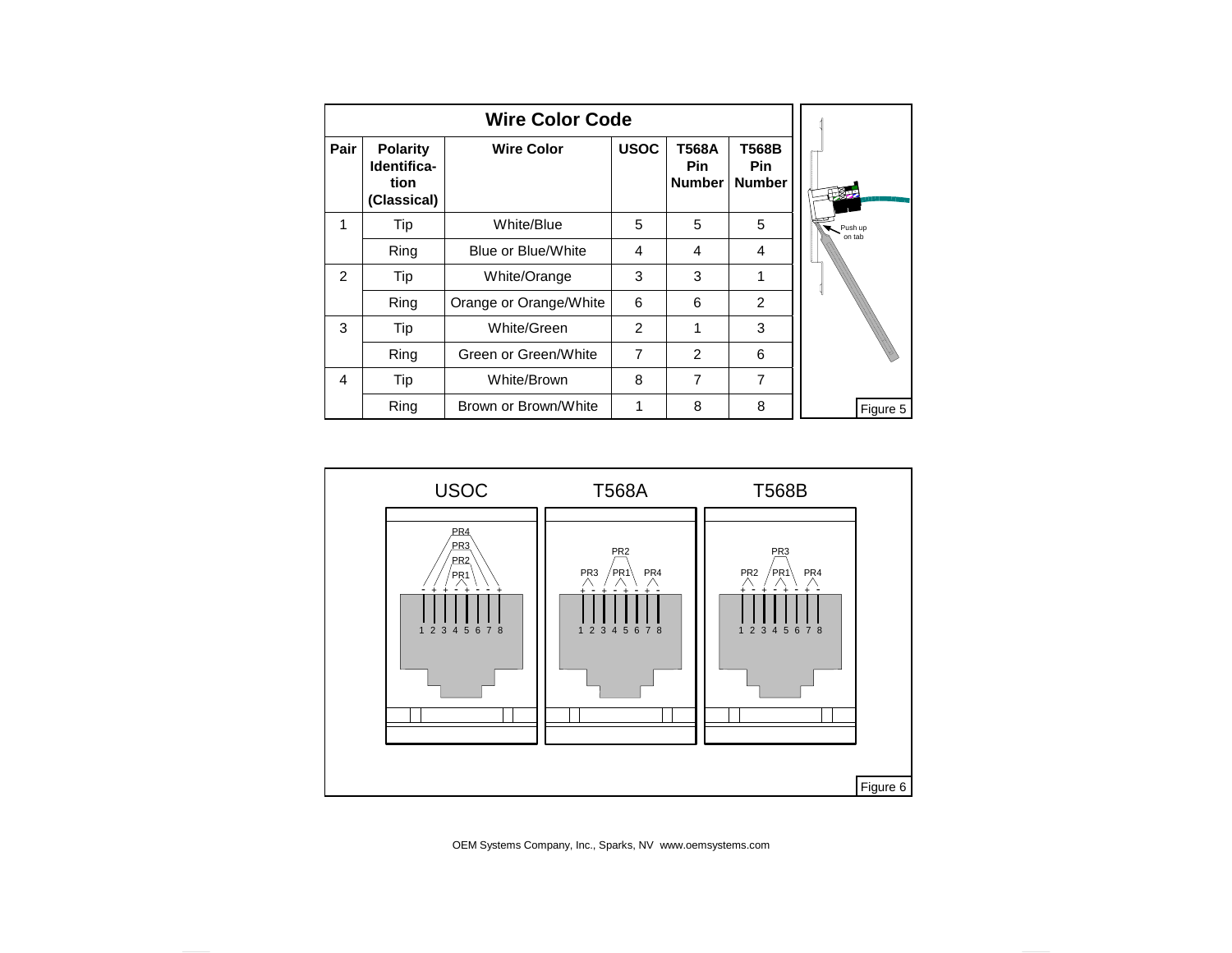### **Installation of RJ-45 and Cat 5 Jack**

#### **Tools Required:**

- 110 Punch Down Tool or inexpensive 110 Push Tool (Available from OEM Systems Co.)
- Diagonal wire cutters
- Wire striper

#### **Procedure:**

- Remove the jack module(s) from the Decora<sup>®</sup> plate by pushing up on the tab with your thumb or blunt object. The plastic handle of 110 push tool works well for this. The jack will pop out the back of the plate. **(Figure 1)**
- Remove the two strain relief covers that protect the connecting block. **(Figure 2)**
- Strip off about 1-1/2 inches of the outer jacket from the wire.
- The label of the jack has a row of numbers that correspond to the pin numbers. There is also an upper and lower row of color codes labeled A and B that correspond to the T568A and T568B standards respectively. For USOC connections, use the color code table to determine the wire color for each pin number. **(Figure 6 and Color Code Table)**
- Being careful no to completely un-twist the colored pairs, separate the ends of the conductor pairs so that they can be laid into the appropriate slots of the jack's connecting block. **(Figure 3)**
- On a firm surface, punch the conductors into their slots using a 110 tool. **(Figure 4)**
- Cut off excess wire. This will not be necessary if you use a 110 punch tool with integral cutting edge.
- Replace the two protective strain relief covers.
- Snap the module back into the Decora<sup>®</sup> plate while pushing up on the tab. (Figure 5)